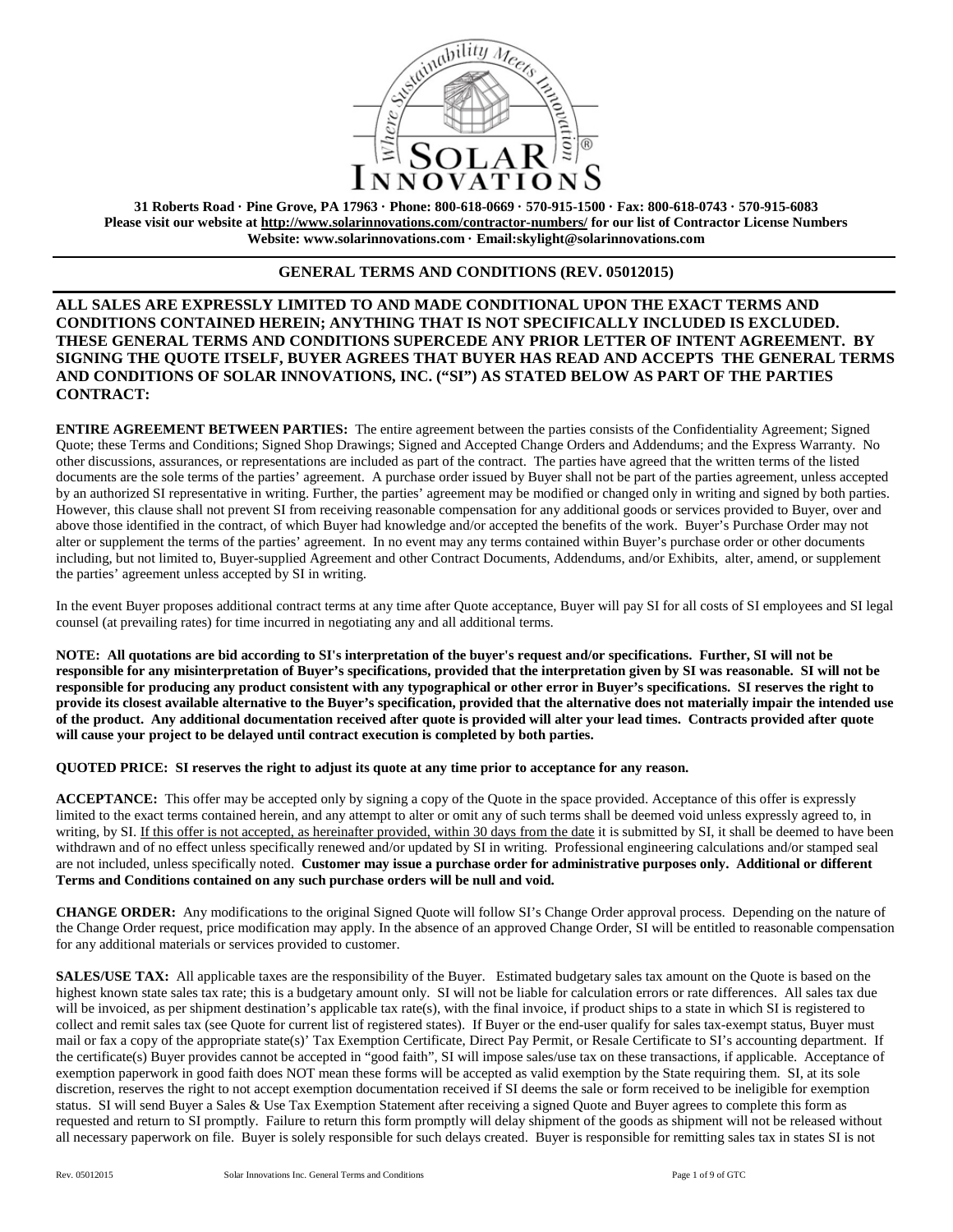registered to remit sales tax. If SI is installing this product, sales tax will not be applicable. SI may be responsible to remit use tax if SI is performing installation services.

**OTHER TAXES:** Prices on the goods are exclusive of all Federal, State, Municipal, Sales, Use, or any other type of tax, including, without limitation, taxes on manufacture, sales, receipts, gross income, occupation, use and similar taxes, unless otherwise stated. Any other type of tax not specifically included in Quote that may arise or is assessed as a result of this purchase will be the responsibility of the Buyer. Buyer agrees to assume responsibility for any applicable tax, unless agreed to by SI in writing prior to Quote Acceptance.

**STANDARD TERMS:** Any orders less than \$5,000.00 must be paid in full at the time the order is placed. Orders totaling between \$5,000.00 and \$10,000.00 and ALL orders shipping outside of the United States must be paid in full prior to shipment (50% deposit due with signed quote/50% paid two weeks prior to shipment). Projects that are greater than \$10,000.00 follow standard terms of 50% deposit due with signed Quote; 40% paid 2 weeks prior to shipment; 10% paid with a certified check or wire transfer at time of shipment, subject to credit approval. Payment terms are applied independently to each partial shipment pursuant to the Quote. Deposit payment is due within one week of receipt of signed Quote. Any delay in deposit payment may delay the release of project to drafting. Drafting lead times will increase at least one day for each day in delay until payment is received based on drafting resource availability. SI may release the project into drafting and/or production at its sole discretion. SI's decision to do this will in no way affect the Buyer's responsibility with regard to Cancellation policy. Custom payment terms can be requested on a per project basis and granted with credit approval and written confirmation from SI. Any payments made prior to shipment will require verification of funds if not paid by certified check or wire transfer before material will be released for shipment. SI may require a personal guarantee and/or joint check agreement. At any time at the sole discretion of SI, SI retains the right to amend these payment terms. Payments will be applied to outstanding invoices at the discretion SI.

Buyer grants a security interest in all deposits/payments made for any project by Buyer. In the event of any payment default by Buyer, Buyer authorizes Solar to apply any deposit/payment for any other project towards the past due amount. Solar's duty to perform the project(s) associated with any applied deposit/payment shall be suspended until such time as deposit(s)/payment(s) are restored.

Credit cards will not be accepted for international shipments. Credit cards with international addresses will not be accepted. Otherwise, credit cards will be accepted for payment at the sole discretion of SI. Wire transfer is the only accepted form of international payment.

**JOINT CHECK AGREEMENT:** SI will require, for all new Buyer's purchasing product for resale with no credit history with SI, a Joint Check Agreement to be completed by Buyer and Buyer's buyer. SI reserves the right to require a Joint Check Agreement to be completed by ANY Buyer and Buyer's buyer, regardless of history with SI.

**LICENSES/FEES/PERMITS/INSPECTIONS:** Any and all applicable licenses, fees, and/or permits required for the Project are the sole responsibility of the Buyer. Where applicable, Buyer shall secure and pay for all permits, fees, licenses, and inspections by all government agencies necessary for proper execution and completion of SI's work. Buyer shall be liable to SI for all costs incurred by SI as a result of the Buyer's failure to secure and pay for any permits, fees, licenses, and inspections necessary for proper execution and completion of SI's work. Buyer is required to obtain approval/acceptance from Local Code Officials with regard to product manufacturing, specification, and performance prior to quote acceptance. To the fullest extent of applicable law, SI does not accept liability for product non-conformance to local building code regulations. It is also Buyer's responsibility to evaluate and determine whether installation of SI's product will impair the function or void the warranties associated with other structures/property of buyer.

Buyer is solely responsible for compliance with any and all building codes. Buyer is required to obtain approval/acceptance from any State, Local, or other Code Officials with regard to product manufacturing, specification, performance, and safety requirements prior to quote acceptance. SI does not accept liability for product non-conformance to state or local building code regulations. It is also Buyer's responsibility to evaluate and determine whether installation of SI's product will impair the function or void the warranties associated with other structures/property of buyer.

Integration of new structures with existing structures involves the risk of damage to existing structures. Existing structures can crack or fail during construction through no fault of SI. In the absence of negligence on the part of SI, SI is not liable for any damage caused to existing structures during the process of erection and integration of the SI product into existing structures. In that event, customer assumes all responsibility and costs for the replacement or repair of the existing structure (including any of its components), as well as any rework required by SI to uninstall or reinstall any SI products.

**CONTACT INFORMATION:** The name, address, and phone number of the project owner and all pertinent points of contact (Architect, General Contractor, etc.) will be required on the Job Specific Information Form to be submitted with Buyer-Signed Quote. Buyer hereby warrants and certifies that the information being provided is correct, especially the accurate jobsite address and owner identification. Buyer will be responsible to pay any damages, losses, costs, or expenses incurred by SI resulting from Buyers' failure to provide correct information, including any inability of SI to effectively assert a lien against the correct property.

**DRAWING APPROVAL:** By approving Shop Drawings, the Buyer and/or its agents are accepting full responsibility for dimensions, details, and criteria listed. Please note that Signed/Approved Shop Drawings will dictate fabrication. SI recommends consulting with an industry professional prior to approving Shop Drawings, as SI will not be held liable or responsible for any alleged inaccurate dimensions or specifications approved by the buyer through the initial submission of specifications or as approved on the Signed Shop Drawings or any resulting delays. In signing this Quote, Buyer understands and accepts the Quote and its components, including, but not limited to, and where applicable, glass tint, glass clarity, and color selection.

**Buyer assumes all liability for contents of final Shop Drawings that Buyer has approved in writing. Any alterations to projects which require engineering re-evaluation or revised drawings will be charged to the customer at \$75.00 per hour standard. Buyer is required to sign a change order accepting the additional time and applicable costs before any revision work will begin. Lead times will increase at least one day for each day in delay until Change Order has been accepted. Additionally, lead times may be extended based on the nature of the change order and business conditions at time of Change Order acceptance.**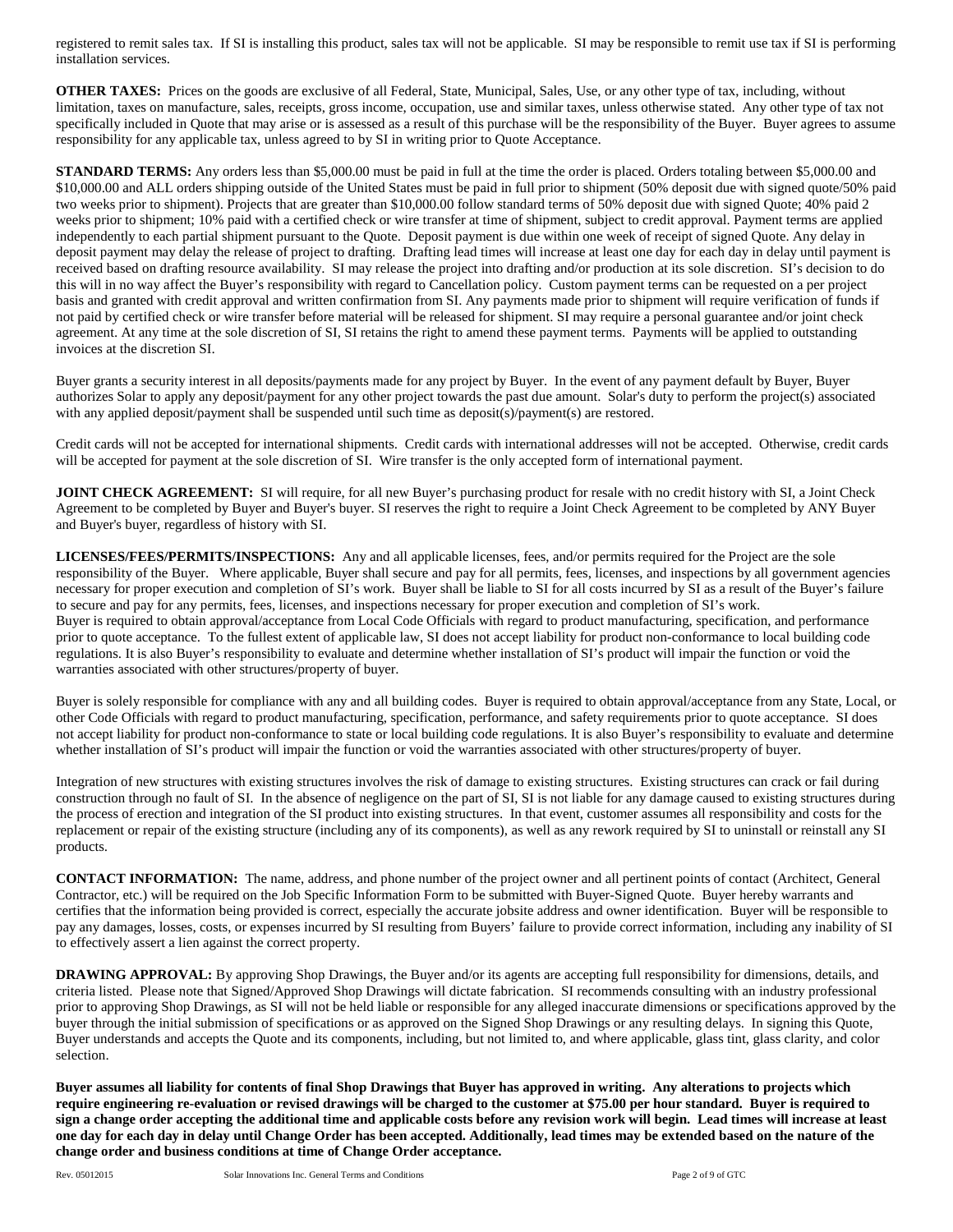**BUYER IMPACT**-**ESTIMATED LEAD TIMES:** Project estimated lead times are noted on the Project Schedule provided with the Quote. Note: Glass sizes exceeding 40 Sq. Ft. may extend lead times due to large glass fabrication lead times. Prompt receipt of Buyer-Signed Quote, and Buyer approval of Shop Drawings are necessary to maintain established lead times. Any delays by Buyer in these regards will adversely affect noted lead times. All lead times are subject to change based upon material availability or other situations beyond SI's reasonable control. Any delay in payment may also result in a delay in lead time and/or shipment of your project. All monies due must be paid upon receipt of invoice. Verification of funds will be required. In the event that there are any outstanding monies owed to SI for any reason, SI reserves the right to delay production or hold a shipment on any job until such time as all invoices have been paid in full.

**HOLIDAYS/PROJECT LEAD TIME**: SI issues a tentative Project Lead Time Schedule at time of Quote acceptance. This schedule will remain in effect as long as the Customer meets their obligations pursuant to the Quote and these Terms and Conditions. In the event of any revisions to the Project Lead Time Schedule due to approvals, change orders or any other circumstances beyond the control of Solar, Customer acknowledges and agrees that SI has the right to revise the Schedule based on prevailing productions schedules, holidays, Solar shutdowns or other events impacting Solar's ability to respond to the revision. SI lead times are increased by one week for Thanksgiving, the December holiday season, and the New Year's Holiday. Lead times are also increased by three days for Memorial Day, Labor Day, and the 4th of July. If Customer's project includes any of these holidays, please increase the lead time by the appropriate number of days.

**CONDITIONS/DELAYS:** All orders or contracts, whether or not Fast Track (accelerated lead time option added), are accepted with the understanding that they are subject to SI's ability to obtain the necessary raw materials, and all orders or contracts as well as shipments applicable thereto are subject to SI's current manufacturing schedules and government regulations, orders, directives, and restrictions that may be in effect from time to time. SI will not be liable for any delay in the performance of orders or contracts, in the delivery or shipment of goods, or for any damages suffered by Buyer by reason of such delay, when such delay is, directly or indirectly, caused by, or in any manner arises from fires, floods, accidents, civil unrest, acts of God, war, terrorism, government interference or embargoes, strikes, labor difficulties, shortage of labor, fuel, power, materials or supplies, transportation delays, or any other cause or causes (whether or not similar in nature to any of these hereinbefore specified) beyond SI's reasonable control.

**CONTRACT NEGOTIATIONS:** SI will not be liable for any delay in performance of orders or contracts, in the delivery or shipment of goods, or for any damages suffered by Buyer by reason of such delay, when such delay is, directly or indirectly related to contract negotiations. SI will not be held liable for any damages or delays suffered due to negotiation stalemate. Project lead times do not begin until Solar receives and acknowledges negotiated, signed contract from Customer.

**BUYER IMPACT-INCREASED COST RISK:** Buyer's failure to submit Signed, Approved Shop Drawings within 90 days from date of submission by SI, or any other cause that is beyond the control of SI, regardless of timing, may result in the price of goods being increased by an amount equal to any increase in the cost of materials incurred by SI, plus a reasonable mark-up for overhead and profit. Increases in the contract price due to the aforementioned will follow the SI Change Order process. Buyer agrees to sign and approve said Change Orders.

**UNFORESEEN PRICE INCREASES:** Where the price of the material, equipment, energy, or other indirect/direct associated costs (if applicable) increases in excess of 5% during the term of the contract through no fault of SI, the contract sum shall be equitably adjusted by Change Order. A significant price increase means a change in price from the date of the contract execution to the date of performance. Buyer agrees to sign and approve said Change Orders.

**SITE PREPARATION:** This paragraph also applies to both SI installed products and shipped products. Buyer is solely responsible to ensure that site is ready and prepped based on the approved shop drawings for either SI's product or installation crew arrival, including but not limited to rough opening dimension, base wall preparation, curb preparation, etc. Solar has provided project specific drawings based on information provided by the Buyer. In doing so, SI (has) relied on the accuracy of all such information. Buyer warrants that all information it provided is accurate. SI will not be held liable for any site conditions/installation concerns which are related to incorrect or incomplete information provided by Buyer, or any drawings approved by Buyer which contain erroneous information. Should SI be delayed at any time during installation or shipment at the fault of any other party including any other supplier, Buyer will be responsible for any and all additional costs incurred or required due to delay. SI may determine that delays require SI's installation team or product shipment to leave the job site and return at a later date at SI's sole discretion. Costs incurred plus reasonable mark-up for SI to re-deploy or re-ship will be the sole responsibility of the Buyer. If requested by SI, Buyer will sign and accept a change order accepting these charges even if change order is received after re-deployment or other delays are suffered.

Integration of new structures with existing structures involves the risk of damage to existing structures. Existing structures can crack or fail during construction through no fault of SI. In the absence of negligence on the part of SI, SI is not liable for any damage caused to existing structures during the process of erection and integration of the SI product into existing structures. In that event, customer assumes all responsibility and costs for the replacement or repair of the existing structure (including any of its components), as well as any rework required by SI to remove or reinstall any SI products.

**BUYER INSTALLATION:** Unless otherwise specifically provided, the Buyer has full responsibility for the installation of the goods, and SI shall not be responsible for any damages to the goods or any consequential or incidental damages by reason thereof. Upon request, SI may provide the contact information for independent installers who have experience in installing SI's products; however, SI shall not endorse, or be liable for, any work provided by said individual(s).

Buyer shall indemnify and hold SI harmless from any and all claims or causes of action relating to the installation by others of the product of SI. This duty to indemnify shall apply whether the product of SI was installed through a contractor hired by Buyer or any other party (including any independent installer whose name was provided by SI). Buyer's duty to indemnify SI shall apply to any and all claims or causes of action for bodily injury, property damage, or breach of contract made by any third party that alleges that the damages were caused, in whole or in part, by the manner of installing the product of SI. Buyer must provide independent counsel, at Buyer's expense, to defend SI from all claims in any lawsuit or claim in which it is asserted that the manner of installation of SI's products caused the damages. The duty to provide defense counsel at the expense of Buyer shall apply even if it is also alleged that the product of SI was defective or deficient in any way, provided that the manner of installation is alleged to have been a contributing factor to the loss. Further, Buyer shall have a duty to indemnify SI from any judgment in which Buyer or the installer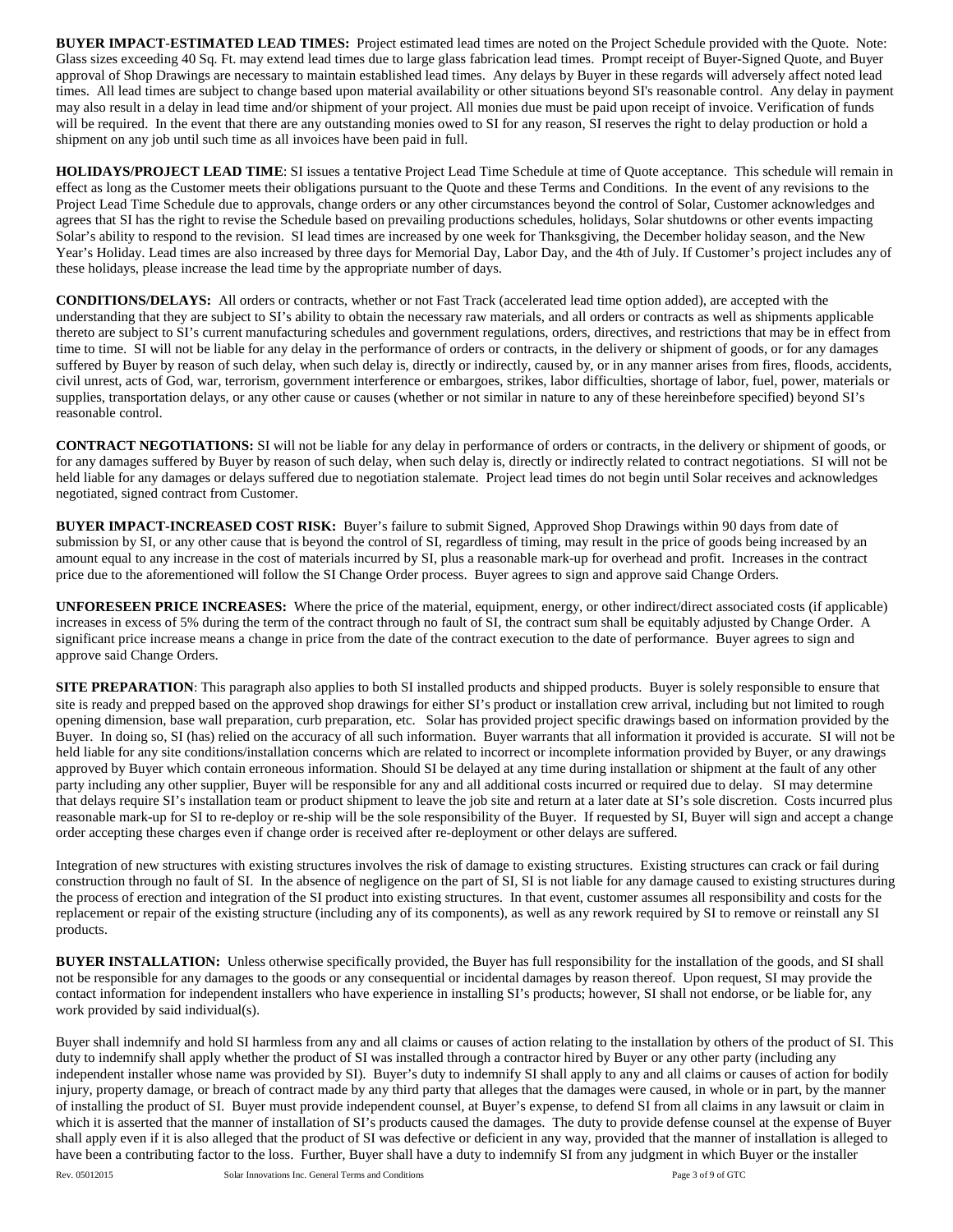retained by Buyer or other (including that installer's subcontractors) is determined to have been partially at fault for the loss. The duty to indemnify shall apply even if it is ultimately determined that the product of SI was deficient or defective, provided that the manner of installation is determined to have been a contributing factor to the loss. The parties agree that Buyer's duty to provide a defense and indemnify SI shall be to the fullest extent permitted under applicable law.

**SI INSTALLATION:** Installation services may be offered to Buyer at the sole discretion of SI. Buyer may request that SI install the product. SI reserves the right to decline any such request. If SI does perform the installation, Buyer agrees to accept the installation add-on as stated on the Quote. Costs are subject to final inspection of the job site conditions. SI quote does not include field measurements unless approved by SI in writing. If the product is installed above ground floor, a freight elevator of sufficient size, crane, hoist, or other type of acceptable equipment as to allow movement of materials without restriction must be available. If that is not available, there will be an additional charge for a different means of transportation and unloading. Installation may be noted as "plus expenses" which includes but is not limited to the following: lodging, food, tolls, parking, and unforeseen installation and construction costs. The above amount is calculated per job due to fluctuations in costs and conditions throughout our installation area. Demolition and removal of debris including removal by dumpster is not included in installation costs; should SI be forced to provide said dumpter or haul away debris, an additional charge will be required. All staging and scaffolding is not included in installation and must be provided by Buyer to SI, where applicable. Installation cost may be adjusted based on site conditions, Prevailing and Union Labor, or Demolition requirements where applicable. All working supervisor additions are accrued at a minimum charge of \$1,600.00 per 8-hour day per person plus expenses with an additional minimum charge of \$250.00 per hour per person beyond an 8-hour day unless otherwise agreed to by SI in writing. SI will not be held responsible for any damage to the premises or anything on or around the premises during the installation process or anytime before or thereafter, except in instances of gross negligence by SI. SI will not be held responsible for items that are lost, stolen, or damaged on the premises, from the premises, or around the premises, except in instances of gross negligence by SI. SI does not provide finishing services and will not be held responsible for finishing services required as a result of installation or any time before or thereafter. Should SI be delayed at any time for any reason during the installation process at the fault of any other party, Buyer will be responsible for any and all additional costs incurred or required due to delay. Costs incurred plus reasonable mark-up for SI to re-deploy will be at the sole responsibility of the Buyer. If requested by SI, Buyer will sign and accept a change order accepting these charges even if change order is received after re-deployment or other delays are suffered. SI assumes all shipments are to ground level only. Refer to Terms of Shipment section for further shipment information.

**SCHEDULING:** Final installation dates cannot be determined without receipt of signed shop drawings, all required payments, current site pictures showing site is ready for Install, and all other completed applicable paperwork. All installation dates are subject to SI availability at time of installation, coordination of the work with other contractors on-site, and appropriate weather for safe installation per product type and job site requirements. SI will not be liable for any consequential damages suffered by Buyer by reason of installation delay.

SI shall not be held responsible for delays due to events beyond SI's control including, but not limited to, acts of God, adverse weather conditions, supply shortages, supplier negligence, or Buyer/Contractor/Owner/Architect delays. Buyer/Contractor/Owner/Architect delays may result in additional fees being assessed. If requested by SI, Buyer will sign and accept a change order accepting these charges even if change order is received after re-deployment or other delays are suffered.

If Job Site is within 150 miles of Solar's Pine Grove, PA, corporate facility, field measures will be scheduled within 2 weeks of date of written notification of site readiness, conditioned on the receipt of required payment and project information determined at the sole discretion of Solar Innovations, Inc. If Job Site is more than 300 miles from Solar's Pine Grove, PA, corporate facility, field measures will be scheduled as determined at the time of Quote acceptance or upon notification of site readiness, conditioned on the receipt of required payment and project information determined at the sole discretion of Solar Innovations, Inc. All Field Measure dates are subject to SI availability. SI will not be liable for any consequential damages suffered by Buyer by reason of delay in field measure.

**INSTALLATION PAYMENT TERMS:** 50% due upon arrival of crew/start of installation, 50% due upon substantial completion of installation services, prior to SI's departure unless otherwise outlined on project payment terms.

**JOB MEETINGS:** Attendance at progress or coordination meetings shall only be required during actual onsite activity. Any other meetings shall be by telecommunication participation, unless agreed to in writing and Buyer agrees to time and expenses billing for meeting attendance.

**CLEANING:** SI does not include any cleaning of glazing or surfaces prior to final inspection or substantial completion inspection. An industry expert in the cleaning of glazing and other materials should be consulted to ensure construction debris or dirt does not damage the glass or surface finish.

**FIELD TESTING**: Customer acknowledges that, despite the best efforts of any manufacturer and/or installer, glass products have an inherent risk of failure in field testing. Transportation, installation and reasonable care and maintenance, etc. can affect the immediate performance of the products. In the event Customer's project involves field testing, Customer agrees that SI will be given the opportunity to investigate and evaluate any field testing failures involving its product or work. Consistent with AAMA 502-12 and/or AAMA 503-08, SI will be given every reasonable opportunity to remediate any failures that customer or any other party attributes to SI.

All field testing requirements must be disclosed in writing by Customer prior to issuance of the Quote and must be specifically included on Quote by SI as an independent line item. All field testing must be executed in accordance with AAMA 502-12 (including but not limited to the static water pressure limit of 2/3 of the testing or rated laboratory performance) and/or AAMA 503-08 standards, especially with reference to test method, sampling, and remediation. If field testing is not included as a line item on SI's Quote, Customer will pay all costs of SI's crews to investigate, evaluate, and remediate test failures. However, Customer will not be responsible for any such costs determined by SI to be due to the fault of SI.

**PUNCHLIST ITEMS:** Punchlist items must be documented in writing and signed off on by Buyer or Buyer's Authorized Representative prior to SI's departure from the site for SI to accept punchlist items. Buyer or Buyer's Authorized Representative MUST be available, at the time specified by SI's install crew, to conduct a walk through. Absence from the site at that time will be considered acceptance of the job as complete and free from punchlist items as documented by SI. Unless agreed otherwise in writing by SI, punchlist items will not be completed until payment is made in full for the original project, or a reasonable dollar value, determined in writing at the sole discretion of SI, is assigned to outstanding punchlist items.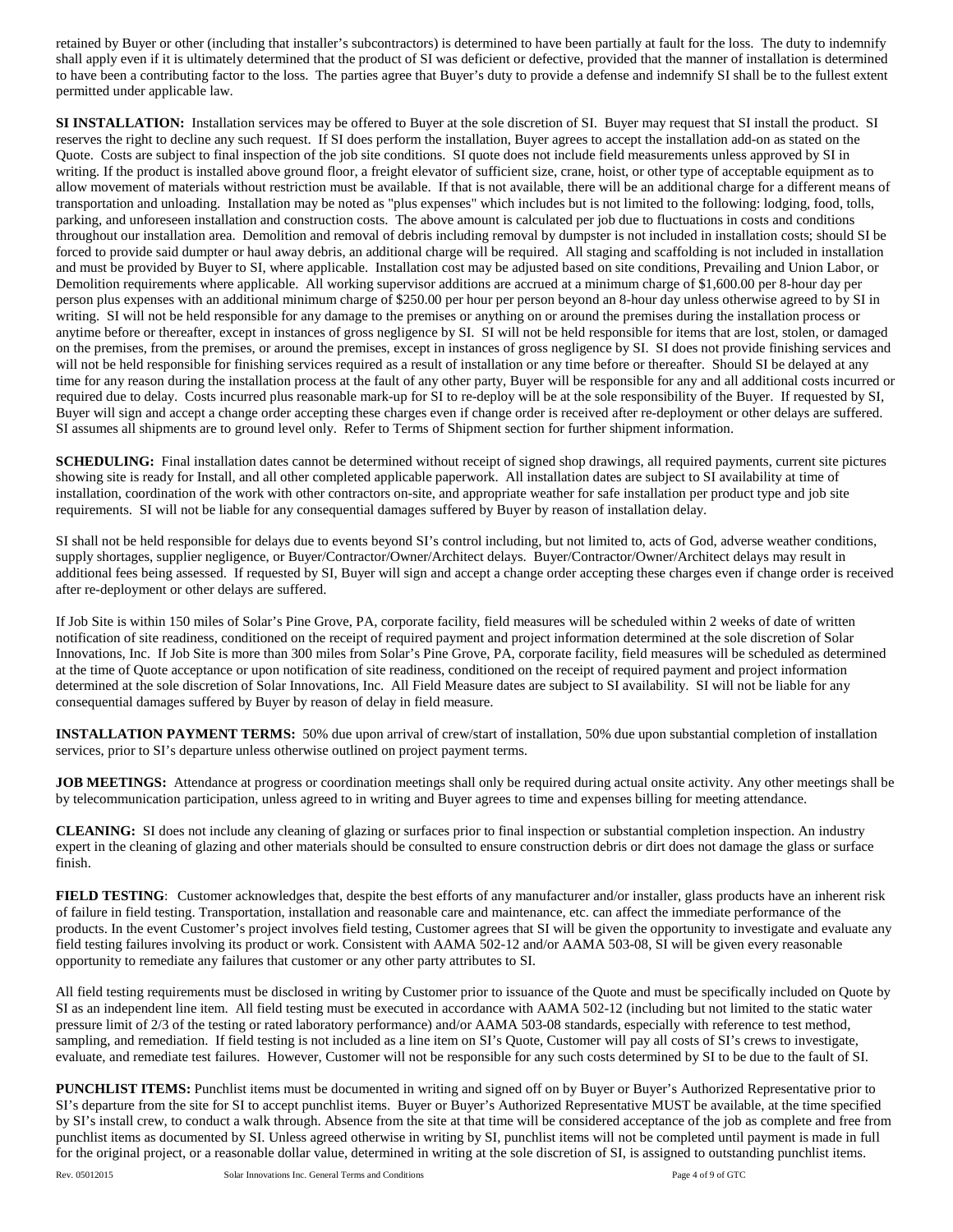**SERVICE WORK:** If Buyer requests work to be completed on-site in relation to this order or any subsequent orders in relation to this project, and it is found by SI that the work completed by SI was to correct errors, damage, inadequate installation, etc. by any other party, Buyer will pay SI for the reasonable cost of the service work and related expenses. Payment shall include the value of all parts provided, as well as to reimburse SI for related expenses and labor at its prevailing rates per man hour. (Presently \$75-150 per man hour, depending upon SI installation staff on site.) SI will maintain lien rights and the right to void warranty for lack of payment.

**ENERGY AUDIT SERVICES (ONLY applies when explicitly quoted):** As a PPL approved contractor, Energy Audit and Energy Efficiency services may be offered to Buyer at the sole discretion of SI. SI reserves the right to decline any such request. If SI does perform the service; Buyer agrees to accept that certain facets of the Energy Audit services as well as the Energy Efficiency services require an SI representative to be on the premises, and therefore, installation terms apply. Costs are subject to final inspection of the job site conditions. SI will not be held responsible for any damage to the premises or anything on or around the premises during the installation process or anytime before or thereafter, except in instances of gross negligence by SI. SI will not be held responsible for items that are lost, stolen, or damaged on the premises, from the premises, or around the premises, except in instances of gross negligence by SI. SI does not provide finishing services and will not be held responsible for finishing services required as a result of Energy Audit and Energy Efficiency services or any time before or thereafter.

**CANCELLATION:** SI may cancel Buyer's agreement if: a) Buyer fails to make any payment due SI by the date indicated on the invoice;; b) Buyer fails to perform any other obligation in a timely manner, including approval of Shop Drawings, return of PDS documents, or other obligations; c) Buyer is otherwise in material breach of the Contract; d) Buyer fails, upon request, to provide adequate assurance of its ability to perform its contractual obligations. Cancellation by Buyer will be effective only upon written acknowledgement of SI. Upon cancellation by SI or Buyer, SI is entitled to recover the contract price; less only the costs saved by not being required to fully perform. In that event, payment to SI shall include but is not limited to, all costs and expenses incurred in SI's performance, as well as reasonable compensation for overhead and profit. SI shall have no less than thirty (30) days to provide to Buyer a calculation of the balance owed, in accordance with this paragraph, following SI's issuance/acknowledgment of Buyer's notice of cancellation.

**CHARGEBACKS:** Buyer is not permitted to make chargebacks, deductions, or offsets against payments due under the terms of the parties' contract. Credits against payments shall be permitted only if agreed to in writing, by SI. Buyer will be responsible for all costs incurred by SI in contesting any chargeback or deduction against the amount due, including the labor costs incurred by SI for its employees in addressing or contesting the chargeback. Any unauthorized chargeback claims will result in the voiding of applicable warranties where allowed by law. Any credit card chargebacks by Buyer are costly to process and may subject the person making the chargeback to criminal and civil liability. Any credit card chargebacks will result in permanent cancellation of credit card purchasing privileges and the voiding of applicable warranties.

**TERMS OF SHIPMENT:** Terms of shipment are FOB SI dock (Pine Grove, PA). If accepted on Quote, SI will arrange shipment with a third party Common Carrier for the convenience of Buyer. Thereafter, the shipment of the goods shall be at Buyer's risk. SI shall use its best judgment in choosing the best third party Common Carrier for the specific shipment, however, SI shall not be held responsible nor liable for delivery by the third party Common Carrier. SI will work diligently with Buyer to resolve any issues with the third party Common Carrier. All claims and allowances for damage to the goods incurred in transit must be filed solely against and presented to the Common Carrier by the Buyer.

In case of delivery by SI's own fleet, SI shall not be responsible or liable for delay or damage to the shipment after it leaves SI's dock (Pine Grove, PA) irrespective of the cause of the delay or damage. In the event of damage during transit by SI's fleet, SI will re-fabricate the project in a time frame consistent with the original lead time in the Quote.

**TITLE:** Unless shipment is by SI's own fleet, title of the manufactured product passes to Buyer upon loading with Buyer's Common Carrier at SI's dock. SI shall retain a security interest in all such shipments until full payment is received. Upon transfer of title, all responsibility to insure any such shipment against loss rests solely with Buyer. If Buyer does not remove the goods from SI's property for more than fifteen (15) days from the date the goods are completed and ready for shipment, storage fees will be assessed at 2% of total contract price or \$200 per month, whichever is greater. SI retains title until storage fees due are paid in full..

**SI STANDARD SHIPMENT:** Quoted shipping cost is for a regular size Common Carrier Closed Trailer with crates being hand unloaded or removed with a forklift by the Buyer. SI will make every reasonable attempt to coordinate alternate arrangements between the Buyer and the Common Carrier; however, alternate arrangements are subject to availability and logistics at the time of shipment and are not available in all areas. Additionally, SI will select the common carrier that is best suited for SI's needs at the time of shipment. Buyer is solely responsible for increases in shipping costs if options outside of SI's standard shipment method or quoted shipping terms are requested. Shipping cost may increase at the time of shipment. Buyer agrees to pay all associated shipping cost increases. If Buyer's request(s) includes and/or requires special crating, Buyer agrees to pay for increased costs, plus reasonable mark-up and to cover the increase in time and materials required for specialized crates. If requested by SI, Buyer will sign and accept a change order accepting these charges even if change order is received after re-deployment or other delays are suffered. SI will invoice Buyer accordingly. **Shipping cost included on Quote are the estimated shipping costs plus mark-up. Shipping costs may increase at the time of shipment due to actual project size, weight, carrier rates, and availability. It is Buyer's responsibility to pay all associated shipping costs and mark-ups proportionate to the original estimated shipping costs on the quote. Buyer is responsible for increases in shipping costs and agrees to pay for said increase in charges if applicable, SI will invoice accordingly.**

**TRANSPORTATION CHARGES AND DAMAGED SHIPMENTS:** All costs of freight, transportation, or mailing, and all demurrage charges shall be paid by Buyer, unless SI has agreed in writing to make shipments on a prepaid basis. Buyer shall also pay for all increased freight rates, whether prepayment for freight rates has been made or not. Buyer shall not reject damaged shipments, but shall accept same and preserve its remedies against the appropriate party. All damages, suspected damages, or quantity shortages, as viewed upon arrival, must be clearly noted on the Proof of Delivery with a Buyer representative's signature.

**SHIPMENT SURCHARGE:** Items shipped under this Agreement may be subject to a carrier specified shipment surcharge. The surcharge is updated on a routine basis and rises or falls in line with movements in fuel prices/carrier costs. SI may amend the shipment surcharge at any time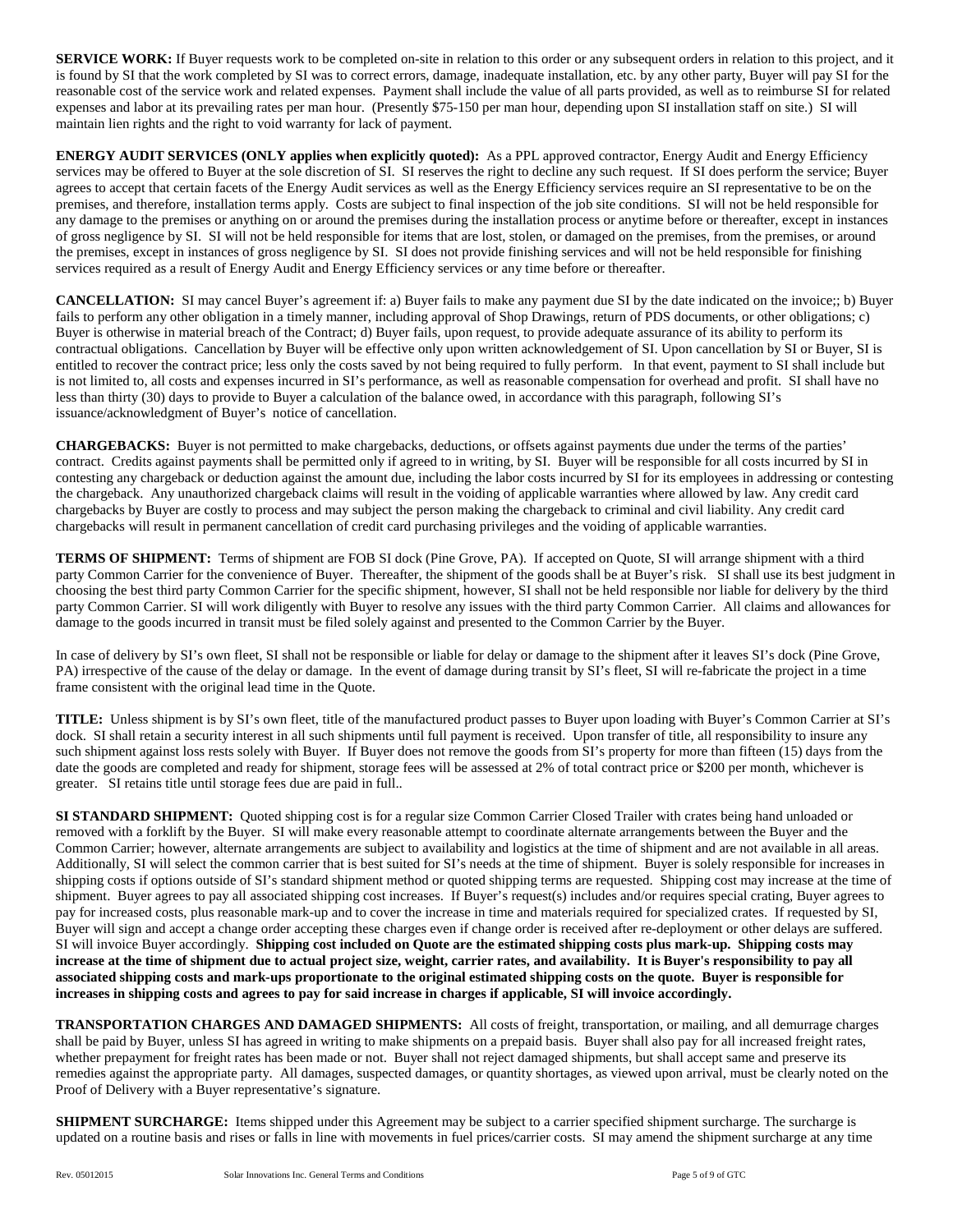immediately upon Notice to the Buyer. Buyer is responsible for increases in carrier specified shipment surcharges and agrees to pay for said increase in charges if applicable, SI will invoice accordingly.

**BUYER'S INSPECTION OF GOODS:** Not withstanding anything in these terms and conditions to the contrary, Buyer shall inspect the goods ordered not later than five (5) daysafter receipt. If the goods do not conform to the contract between Buyer and SI or are damaged or defective, Buyer shall notify SI in writing of such nonconformity or defect (and with accompanying pictures of defect or nonconformity) not later than eight (8) days after delivery and afford SI a reasonable opportunity to inspect the goods. Buyer assumes all risk of untimely notification to SI of good damaged during transport that do not meet the notification requirements of the carrier's claims procedures. Buyer shall not return any goods without the prior written consent of SI. If, in SI's opinion, the goods are defective or do not conform to the contract between Buyer and SI, SI shall furnish instructions for their disposition. Every claim on account of defective or nonconforming goods or due to any other cause shall be deemed waived by Buyer, unless made to SI in writing within eight (8) days of Buyer's receipt of the goods, to which such claim relates. Failure to give such notice, including all supporting documentation and photographs, shall be deemed acceptance of the goods by the Buyer.

**BUYER'S REMEDY:** Buyer's sole and exclusive remedy on account or in respect of nonconforming or defective goods shall be replacement or repair of such goods by SI at the original point of shipment. SI shall in no event be liable for the cost of any labor expended by others on any nonconforming or defective goods or for any special, direct, indirect, incidental, or consequential damages to anyone by reason of the fact that such goods are defective or nonconforming. SI SHALL NOT BE LIABLE FOR ANY OTHER COSTS, EXPENSES, CLAIMS, OR DAMAGES OF ANY KIND HOWSOEVER CAUSED, WHETHER FORESEEABLE OR NOT, INCLUDING (WITHOUT LIMITATION) ANY DIRECT, INDIRECT, CONSEQUENTIAL, INCIDENTAL, OR SPECIAL DAMAGES. The Buyer, by acceptance of the Quote, expressly waives any right to all such costs, expenses, claims, and damages. Liability is limited to the cost of the defective part, but never more than the original contract price.

**BUYER REQUEST FOR ADDITIONAL MATERIALS/SERVICES:** SI will not grant any allowance or honor any back charge request for any alterations to the goods made by the Buyer or at the Buyer's direction, or back charges for any other reason by the Buyer. SI will accept no responsibility financially or legally for such actions. Custom jobs require numerous custom parts, and SI will be held harmless by the Buyer from any shortages, as long as it exercises due diligence in reducing such shortages. These types of requests shall follow SI's Service Proposal process. Any or all additional material needed to complete a job will be shipped standard ground.

**DEFAULT OF PAYMENT:** Final and full payment must be made within the specified timeframe of the contract terms and conditions. Buyer will be responsible for a finance charge of 1.50% per month on all past due amounts. The minimum monthly finance charge will be \$10.00 per month. Default of payment on any one (1) invoice by Buyer may result in full revocation of credit terms and place the entire account on credit hold. Buyer will be responsible for all reasonable attorney fees and other costs incurred in collecting any and all past due balances. Attorney's fees of 35% of the outstanding balance or \$200.00 per hour shall be conclusively presumed accepted, but shall not preclude SI from recovery of higher amounts, if reasonable.

### **FAILURE TO PAY IN ACCORDANCE WITH SI TERMS AND CONDITIONS WILL VOID APPLICABLE WARRANTIES WHERE ALLOWED BY LAW.**

**MECHANICS LIEN PROCESS:** It is standard operating procedure to send a Notice of Intent to File a Lien for ALL projects, in an effort to ensure SI is protected in case of lack of payment. SI reserves the right to file liens per the guidelines and timelines of the applicable state without reservation to protect SI's interests. In the event that SI asserts a mechanics lien against the owner of the property, Buyer will be responsible for all reasonable counsel fees, costs, interest, and charges incurred in pursuing the mechanics lien, even if those items are not recoverable against the owner.

**MECHANICS LIEN WAIVER:** Upon written request, SI will provide Buyer with a SI Conditional Lien Waiver if payment has not been received and/or a SI Unconditional Lien Waiver if payment has been received and funds verified. Execution of Buyer supplied lien waivers are at the sole discretion of SI and these forms must be supplied to SI with Signed Quote for review and possible conditional approval based upon information given at time of Signed Quote. Endorsement of a Buyer supplied lien waiver is at the sole discretion of SI. Buyer agrees that payment will not be withheld if the aforementioned Buyer lien waivers are not endorsed by SI.

**INSUFFICIENT FUNDS FEE:** Buyer will be charged a \$50.00 fee for any checks returned for insufficient funds.

**INSPECTION:** Buyer may request to inspect or provide for inspection of the goods ordered at SI's manufacturing site. Such inspection shall be so conducted, as not to interfere unreasonably with SI's operations by a written request with a minimum notice of a 1 (one) week.

**OPERABLE PRODUCTS:** SI shall not be liable for damage to Buyer's structure or items contained therein due to buyer misuse of product or failure to close product openings during inclement weather**.** Operable sloped and vertical vent products should not be operated when there is excessive snow, ice, or any other non-natural weight on the product. Operable sloped and vertical vent products must remain free of debris for proper operation. Operable sloped and vertical vent products should not be operated when the wind is blowing in excess of 50 mph, based on an exposure rating of B. Failure to comply with these limitations will void the warranty on the operable sloped and vertical vent products or any component thereof.

Because they have moving parts, operable skylights have a greater inherent risk for air and water infiltration and malfunctions through an outside agency. Items which cannot tolerate moisture should not be placed near/under the skylight's opening. Even if utilized on skylights, rain sensors can malfunction or user error (not closing the skylight) can create a hazardous environment for the items near/under the opening. Proper planning for the space below the skylight, and the space's contents, is critical for appropriate use. Solar Innovations, Inc. accepts no liability for damage on any good placed near/under the opening due to water penetration.

**PERMISSIBLE VARIATIONS, STANDARDS, AND TOLERANCES:** Except in the particulars specified by Buyer and expressly agreed to in writing by SI, all goods to be manufactured by SI shall be produced in accordance with SI's standard practices. All goods, including goods produced to meet exact specifications, shall be subject to tolerances and variations consistent with usages of the trade and regular factory practices concerning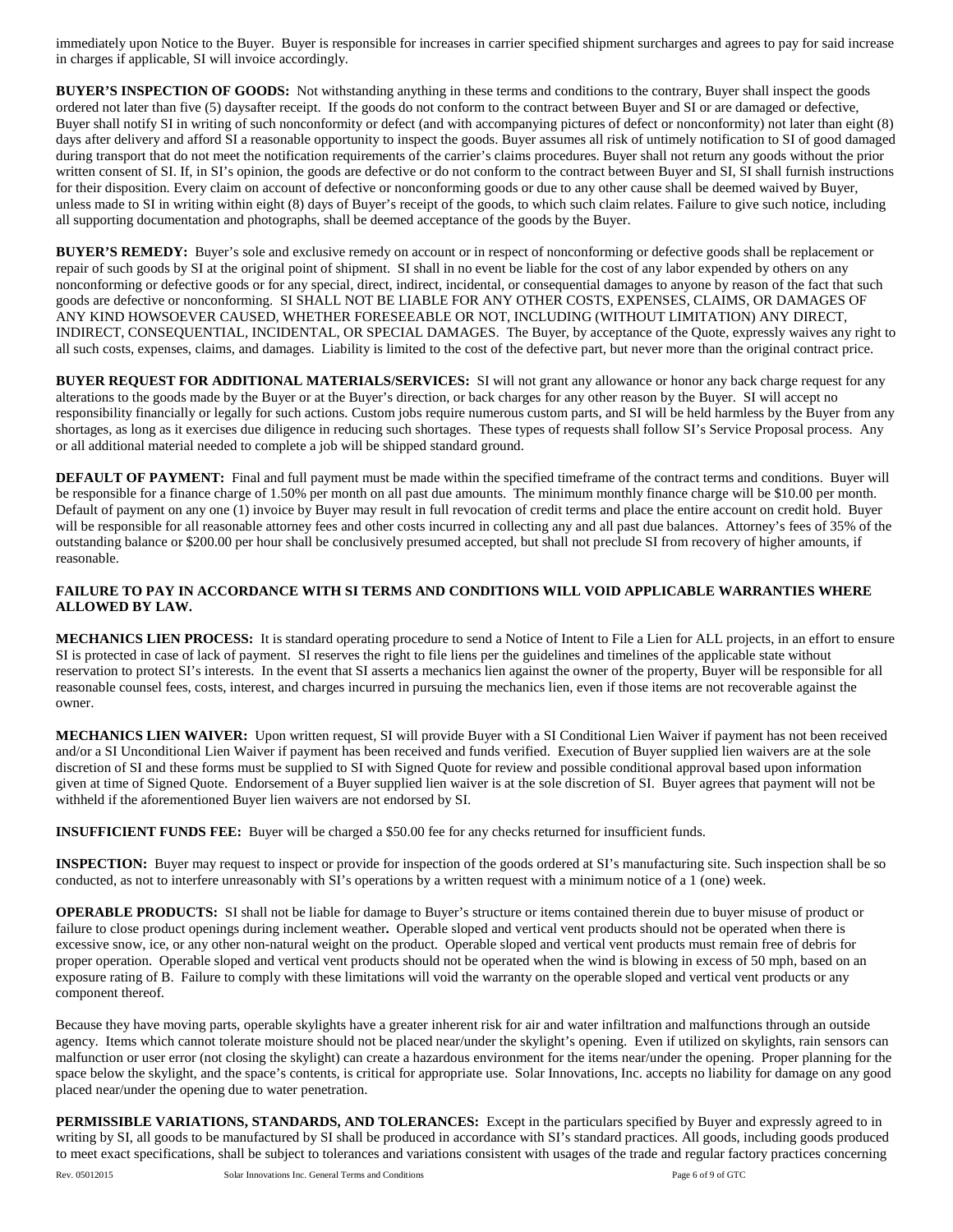dimension, weight, finish, straightness, section, composition, and mechanical properties, normal variations in surface, internal conditions, quality, deviations from tolerances, and variations consistent with practical testing and inspection methods. SI reserves the right to substitute comparable components and parts that do not impair function or overall appearance of its product. All field testing to be coordinated and supplied by other, and is not included in the quote.

**GLAZING:** Variations in glazing tints occur in colors, coatings, and innerlayers and may vary by batch. Industry standards govern the acceptance of these variations. Monolithic glazing may cause condensation to occur on glass surface. SI recommends using insulated glass to minimize condensation caused by temperature differentials. Condensation may still occur in high moisture environments, such as pool enclosures or greenhouses.

#### **SURFACE FINISHES:**

Paint: Variations in painted finish may occur due to conditions beyond SI's control, including differences in paint batches and metal thicknesses, per AAMA standards.

**Metal Clad:** Stainless steel/Copper cladding requires a splice for lengths over 120". Splice area to be determined, by SI at time of Shop Drawings for customer approval. Grain orientation must also be approved by customer. Orientations resulting in additional labor or material will result in additional charges to customer. Copper will patina at different rates based on exterior conditions.

**Wood Veneer:** Wood Veneering requires a splice for lengths over 120". Veneer must be protected from weather and finished with appropriate stain or paint immediately upon installation, failure to do so may void warranty. Variations in grain and color tint may occur as wood is a natural product. **Anodize**: Anodized finishes are compliant with AAMA 611-12 Class I (Exterior Grade). Anodized finishes may vary in color tone within the industry standard ranges in relationship to batch processing and extrusion thicknesses. Light colored anodized finishes may show aesthetic color variations throughout the extrusion. Finishes will be the closest match to the industry standard or customer supplied color chip. SI is not responsible for finger prints, oil marks, or other imperfections in the mill aluminum surface.

**SPECIAL ORDERS:** If any material shall be manufactured and/or sold by SI to meet Buyer's particular specifications or requirements and material is not part of SI's standard line offered by it to the trade generally in the usual course of SI's business, Buyer agrees to defend, protect, and hold harmless SI against all suits at law or in equity and from all damages, claims, and demands arising from any actual or alleged infringement of any United States or foreign patent and/or any copyright, trademark, or other rights of any other party, and to defend any suit or actions which may be brought against SI for any alleged infringement because of the manufacture and/or sale of the material covered thereby. All hardware and accessories supplied or requested by customer that are outside of SI's standard offerings will be at Buyer's risk and SI cannot be held liable for any non conformance issues, non performance issues, or any other claims. Hardware must be supplied to SI prior to drawing approval. Customer must supply CAD drawings or additional costs for drafting will apply. Customer is responsible to confirm compatibility of hardware with SI product. SI will not maintain hardware or supply warranty on hardware provided by customer. If hardware is not compatible with SI product, customer is responsible for all replacement costs.

**INSURANCE:** SI carries adequate insurance coverage. These amounts are available for Buyer's review upon request. Any cost adjustment necessary to increase the coverage to meet buyer stipulated insurance requirements (above what SI currently carries) will be the responsibility of the Buyer. Certificates of Insurance are available upon request at the sole discretion of SI.

**TITLE TO DRAWINGS, PLANS, AND SPECIFICATIONS:** SI at all times shall be deemed the sole author of and shall have exclusive ownership of and title to, all designs, drawings, plans, and specifications, and all copyrights thereto, prepared or used in connection with this Quote. The Buyer shall be permitted to use such drawings, plans, and specifications only in connection with this Quote and shall not disclose such drawings, plans, or specifications to any person, firm, or corporation other than Buyer's employees, customers, subcontractors, or government inspectors. The Buyer shall, upon SI's request or upon completion of this Project, promptly return all drawings, plans, and specifications to SI. SI's drawings, plans, and specifications shall not be used by the Buyer or others on other projects, for additions to the same project or for completion of the same project after any material change to the project site or structure or more than twelve (12) months after SI's inspection of the project site. The Buyer shall place an appropriate copyright notice (reflecting SI's copyright ownership described above) on all copies, made by or at the direction of the Buyer, of the drawings, plans, and specifications, and shall not remove any copyright notices placed by SI thereon.

**CONFIDENTIALITY:** By receiving requested information provided by SI, Buyer and anyone acting on Buyer's behalf shall treat this information as confidential. No such information will be disclosed to any 3rd party without the written consent of SI. If any of the unauthorized disclosure occurs, SI reserves the right to take legal action necessary to protect its interests through the Commonwealth of Pennsylvania Court System.

Buyer agrees that if Buyer's customer, end-user, or any other party involved in Buyer's project communicates to SI that Buyer's work, conduct, management of a project or performance of service is deficient, SI may (at its option) conduct an investigation to determine the legitimacy of the customer's complaint and Buyer's compliance with SI's requirements and published service procedures. Buyer authorizes SI to communicate directly with Buyer's customer or other involved parties and conduct any such investigation. Buyer also authorizes SI to contact Buyer's customer/end user or other involved party if Buyer repeatedly fails to respond to inquiries by SI relating to the project. Buyer agrees to take such corrective actions as may be reasonably requested by SI. SI reserves the right to take any action needed to service the Buyer's customer or other involved party if, in SI's absolute discretion, Buyer fails to do so in a timely manner. In the event of breach by Buyer, SI shall be entitled to reimbursement of all reasonable costs incurred to service the Buyer's customer. Buyer acknowledges that its failure to adhere to the provisions of this paragraph shall constitute a material breach of this Agreement.

**BUILDING CODES:** SI's structures are designed to meet or exceed most known building code requirements. The Buyer should be aware that different localities have different code requirements pertaining to glazed structures. Notwithstanding the foregoing, interpretation of building code criteria and compliance with it is the sole responsibility of the Buyer or his agent(s). For this reason, SI SHALL NOT BE HELD LIABLE IN ANY RESPECT OR FOR ANY DAMAGES RESULTING FROM NONCOMPLIANCE IN ANY WAY WITH APPLICABLE LOCAL OR NATIONAL BUILDING CODE REQUIREMENTS.

**ENGINEERING AND DESIGN CONSIDERATIONS:** Shop Drawings provided may illustrate various anchoring clips available through SI. Each clip is engineered and designed to withstand a specified maximum allowable load based on the strength of the clip material and fasteners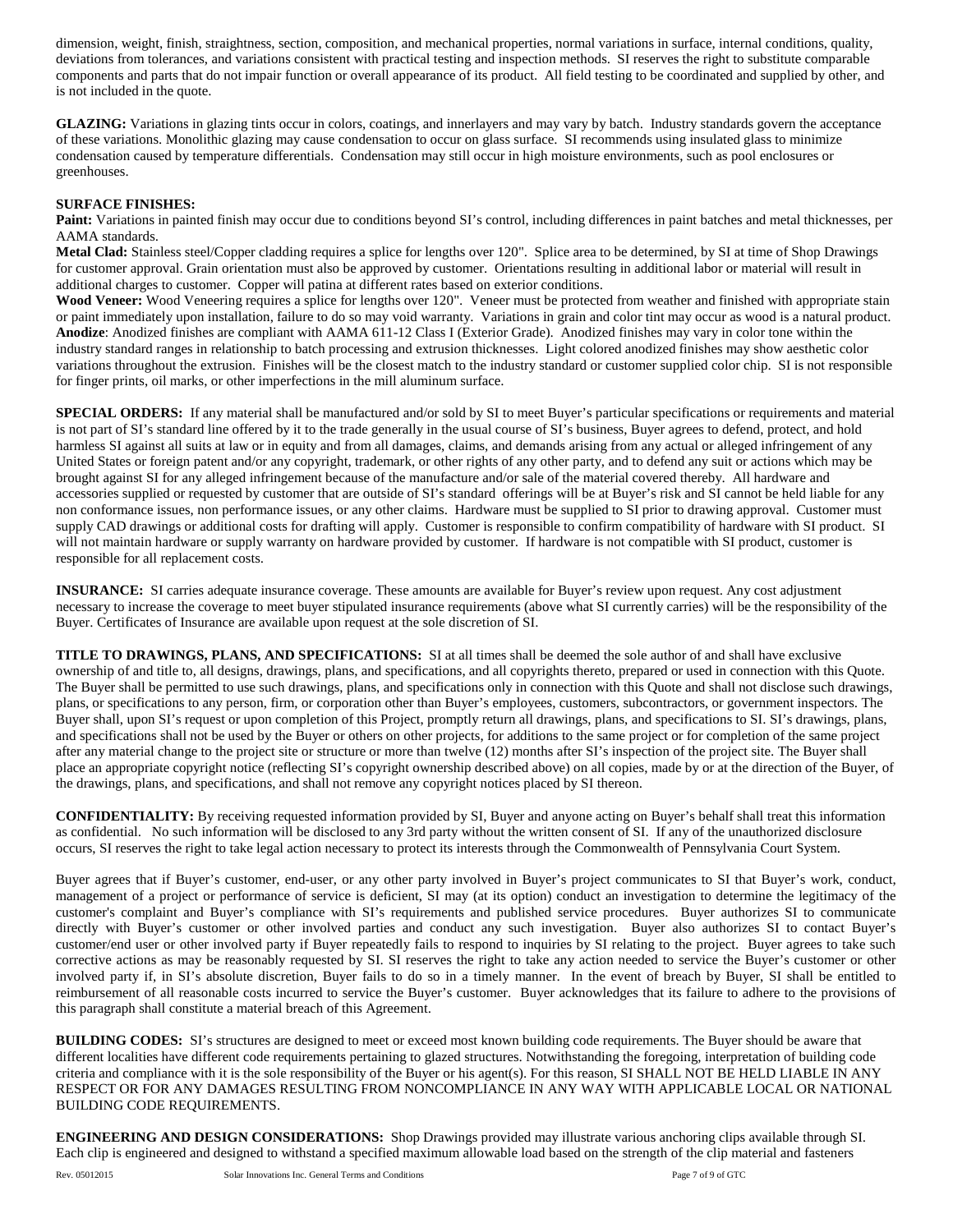joining the clips to SI's materials. Since underlying bearing materials are unknown to SI, SI may not determine the appropriate anchoring conditions. Consult with a registered architect or engineer to obtain the loading condition requirements under local building codes in order to select the appropriate anchoring fasteners and clips to the existing structure. Where the underlying bearing materials are either unknown or found to be unsuitable by others, SI has available other means of supporting the ridge loads such as a column supported ridge beam. Where a column supported ridge beam is recommended, footers shall be supplied by others. Any increased engineering or material needs will be at the expense of the Buyer, unless otherwise agreed to in writing by SI. Quote is subject to an engineering review by SI before the project is released to drafting. SI reserves the right to withdraw bid or adjust price after Buyer has provided final design requirements including but not limited to seismic and/or hurricane regulations. SI does not recommend glass being provided by buyer or warrant panel sizing if glass is provided by Buyer due to Buyer's variations in glass production standards. It is the Buyer's responsibility to confirm panel sizes when glazing panels and adjusting shims to SI's panel sizing per Shop Drawings.The suitability of a quoted product for the intended use relative to live and dead loading requirements, design, thermal considerations, climate conditions, mold, icing, and condensation mitigation, and conformance to all building codes is not the responsibility of SI. SI can provide preliminary design data only and it should be verified by a qualified professional..

**REQUIRED SUBSTRATE CONDITIONS:** Unless otherwise specified in writing in Quote, the following terms apply to substrate conditions.

Wood: If SI based Quote on wood substrate, SI will be attaching to a standard 2x wood pack-out with proper embedment and edge distances. This standard pack-out is defined as a 2x with a minimum of (2) ¼" Lag fasteners perpendicular to the grain able to withstand a minimum bearing strength of 220lbs at any one point. It is the engineer of the Customer's responsibility to ensure that the substrate used meets at least the minimum standard. To attach to this pack-out, SI intends to use a standard qualified fastener for attachment purposes. Any non standard fastener needed to attach to wood will require a change order for additional costs.

Concrete, Core Filled Block, and/or Solid Masonry: If SI based Quote on concrete, core filled block, and/or solid masonry substrate, SI will be attaching to solid concrete with proper embedment and edge distances. This standard pack-out is defined as 2,000psi concrete able to withstand a minimum bearing strength of 750lbs with a 1" embedment for a minimum of (2) ¼" Tapcon fasteners. It is the engineer of the customer's responsibility to ensure that the substrate used is at least this minimum standard. To attach to this pack-out, SI intends to use a standard qualified fastener for attachment purposes. Any non standard fastener needed to attach to concrete will require a change order for additional costs.

Brick/Stone: If SI based Quote on brick/stone substrate, SI recommends attaching to suitable wood pack out designed to maintain the loads required to support SI's systems. Customer will be responsible to secure wood pack out, unless wood pack out by SI is included in Quote. If requested, SI will provide a cost for capping the wood in aluminum. SI will attach the appropriate fasteners to the wood substrate at a required frequency and bearing capacity to meet the appropriate loads.

Steel: If SI based Quote on steel substrate, SI assume it will be attaching to a maximum 1/8" to 1/4" thick steel member with proper embedment, clearance for complete fastener, a minimum of 3 threads, and edge distances. This steel member is to withstand a minimum bearing strength of 854 pounds-force for a minimum of (2) ¼" Tek 5 fasteners. It is the engineer of the customer's responsibility to ensure that the substrate used is at least this minimum. To attach to this pack-out, SI intends to use a standard qualified fastener for attachment purposes. Any non standard fastener needed to attach to steel will require a change order for additional costs. If steel thickness exceeds 1/4", additional costs for the unit and fabrication time to predrill holes will apply. Additional costs will also apply for SI to install unit into steel members with a thickness more than 1/4".

Non Filled Masonry Block: If SI based Quote on non filled masonry block substrate, SI will be attaching to solid concrete with proper embedment and edge distances. This standard pack-out is defined as lightweight block able to withstand a minimum bearing strength of 250lbs with a 1" embedment for a minimum of (2) ¼" Tapcon fasteners, or medium weight block able to withstand a minimum bearing strength of 500lbs with a 1" embedment for a minimum of (2) ¼" Tapcon fasteners. It is the engineer of the customer's responsibility to ensure that the substrate used is at least this minimum standard. To attach to this pack-out, SI intends to use a standard qualified fastener for attachment purposes. Any non standard fastener needed to attach to concrete will require a change order for additional costs.

If any substrate is not prepared per the approved Shop Drawings, or if the base material does not meet the minimum specified bearing capacity, SI accepts no liability or responsibility for attachment. Customer agrees to defend, indemnify, and hold SI harmless for any failures or damages caused as a result of fastening directly into such substrates.

**RIGHT OF USE:** SI reserves the right to bid/quote project to other Customers of SI. SI shall have the right at any time, and from time to time, to photograph, or otherwise create copies, renderings or drawings, of the project and to reproduce such items for any purpose. Any photographs or renderings of projects used for marketing purposes must acknowledge SI as manufacturer in the event that SI deems there to be possible confusion of products. Warranty validation requires the receipt of interior and exterior photographs of the completed project. Buyer approves for publication (by print, electronic, presentation media or other means) any photographs, renderings, digital or print media of project provided by Buyer to SI. Buyer represents and warrants to SI that Buyer has the authority to authorize and license Rights of Use to SI. Buyer accepts all liability for any claims of infringement of said photographs, rendering, or any form of digital or print media. Buyer will defend, indemnify and hold SI harmless from claims of any third party arising out of SI's use of any such materials. All pricing provided assumes full rights will be provided. Additional charges will apply for "non-marketable projects" unless expressly agreed to in writing at time of Quote acceptance.

**AUTHORITY:** The individual(s) that executed the Quote on behalf of Buyer warrants that he/she has the full authority of Buyer to do so. It is agreed that SI shall be entitled to rely upon email approvals and/or facsimile and other forms of electronic signatures from the Buyer in all matters. Said email approvals and/or facsimile and other forms of electronic signatures shall be binding and deemed to carry the full force and effect of original ink signatures directly signed by the Buyer.

**CONTROLLING PROVISIONS:** These terms and conditions shall supersede any prior representations or agreements, whether oral or written, with respect to the subject matter of this order, and shall supersede any provisions, terms, and conditions contained in any confirmation order, or other writing Buyer may give or receive, and the rights of the parties shall be governed exclusively by the provisions, terms, and conditions hereof.